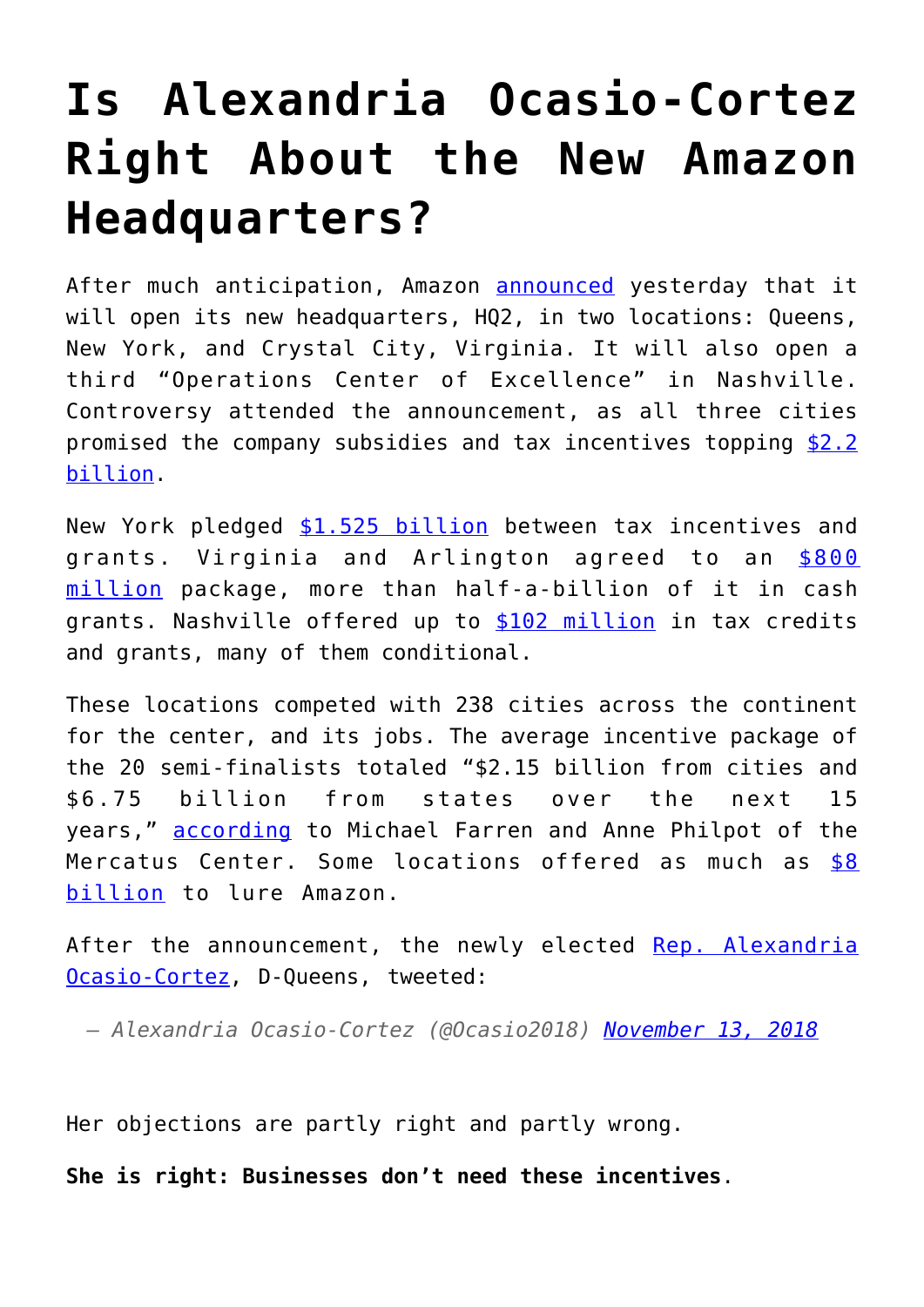Amazon is actually a *[trillion](https://www.cnbc.com/2018/09/04/amazon-hits-1-trillion-in-market-value.html)*[-dollar company](https://www.cnbc.com/2018/09/04/amazon-hits-1-trillion-in-market-value.html), albeit one with a [low profit margin.](https://economictimes.indiatimes.com/small-biz/startups/newsbuzz/amazons-dinky-3-8-operating-profit-margin-pales-in-front-of-facebooks-45-but-investors-love-bezos/articleshow/63935230.cms) That makes these giveaways even less defensible.

What's more, although Amazon [told](https://newrepublic.com/article/145493/238-attempted-bribes-amazon-illegal) cities that "tax structure" would be a "high-priority" consideration, politicians' giveaways don't necessarily change any company's decision. CEOs look for a skilled workforce, transportation, aligned industries, and, yes, a business-friendly environment. "Tax incentives and tax packages are uniformly viewed as low priorities … relatively unimportant to the basic decision," [according](https://www.brookings.edu/wp-content/uploads/2016/06/cohen-1.pdf) to Natalie Cohen of the Brookings Institution. One researcher found that as many as [90](https://www.natemjensen.com/wp-content/uploads/2017/02/Jensen-Chapter-313-Policy-Brief-1.pdf) [percent](https://www.natemjensen.com/wp-content/uploads/2017/02/Jensen-Chapter-313-Policy-Brief-1.pdf) of businesses would have invested in Texas without any state subsidy. These grants squander taxpayers' money with little or no effect on the outcome.

## **She is right: This is cronyism**.

Citizens should be concerned that politicians are giving away taxpayers' funds to a well-connected corporation, so it can locate near the locus of political power. "Economic development" grants favor huge corporations. A 2014 [study](https://www.mercatus.org/system/files/Coyne_TargetedBenefits_v2.pdf) found that legislators handing out incentives are "biased toward larger companies."

Picking winners and losers in the economy keeps politicians from treating all businesses – and all their constituents – equally. The cities and states that vied for Amazon's HQ2 could have reduced their corporate income taxes by an average of 29 percent across-the-board, Farren and Philpot [found.](https://www.mercatus.org/publications/study-american-capitalism/amazon-hq2-losers-are-winners?utm_source=twitter&utm_medium=social) "Colorado, Maryland, and North Carolina could all cut their corporate income taxes by over 70 percent." Instead of giving all businesses a break, corporation-specific tax incentives distort the market and give some employers an unfair advantage over their actual, or potential, competitors.

*"*These tax breaks are wrong. Dead wrong," [wrote](https://www.nationalreview.com/corner/rep-alexandria-ocasio-cortez-is-right-about-amazons-corporate-welfare/) Veronique de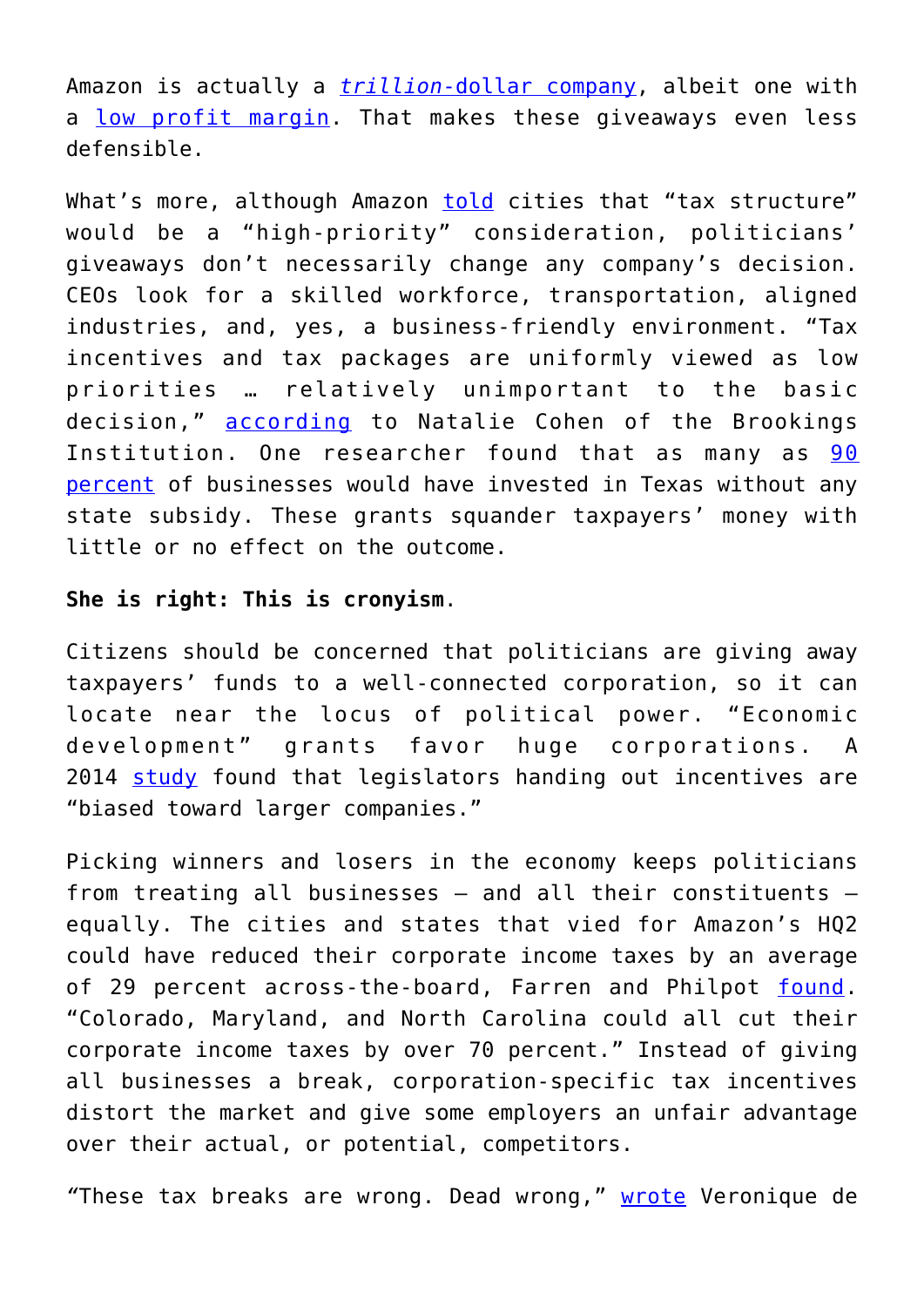Rugy of Mercatus in *National Review. "*And your repeating until you are red in the face that they are great because a company will create jobs will not make these breaks ethically or economically acceptable."

**She is (partly) right: (Some of) this money could be spent on other things**.

"If we have \$1.7b to give to Amazon, then that means we have \$1.7b to forgive NY student loan debt," Cortez tweeted, One can quibble over *what* should be funded, but government spending always comes with an opportunity cost. Washington, D.C., could have increased its police force by 181 percent. New York state could have paid for all of its road maintenance, statewide, for three years.

There's another option, seemingly unthinkable to any politician: The government could have refrained from spending the money at all.

However, reducing or eliminating taxes is not "spending." Tax cuts allow an individual or business to keep more of the money they have earned. If the jobs generate more aggregate economic activity, the budget does not shrink.

**She is wrong: Economic development benefits the community**.

Although Amazon may have created these jobs in Cortez's district without the incentives, there *will* be jobs: The promised jobs will benefit an estimated [25,000](https://www.cnbc.com/2018/11/13/amazon-announces-hq2-location.html) of her constituents with a salary of at least \$100,000, a promise of \$2.5 billion in Amazon investment. (The same figures apply to D.C.) Amazon promises Nashville another 5,000 full-time jobs and \$230 million in investment. This does not include economic activity generated by those employees' consumption. Cortez [portrays](https://twitter.com/Ocasio2018/status/1062209376398819328) this as the "displacement" of the indigenous poor. However, *[living in greater proximity to wealth benefits](http://blog.acton.org/archives/98258-6-ways-economic-freedom-benefits-the-global-poor.html)* [the poor](http://blog.acton.org/archives/98258-6-ways-economic-freedom-benefits-the-global-poor.html), including those who do not receive one of the 25,000 new jobs.